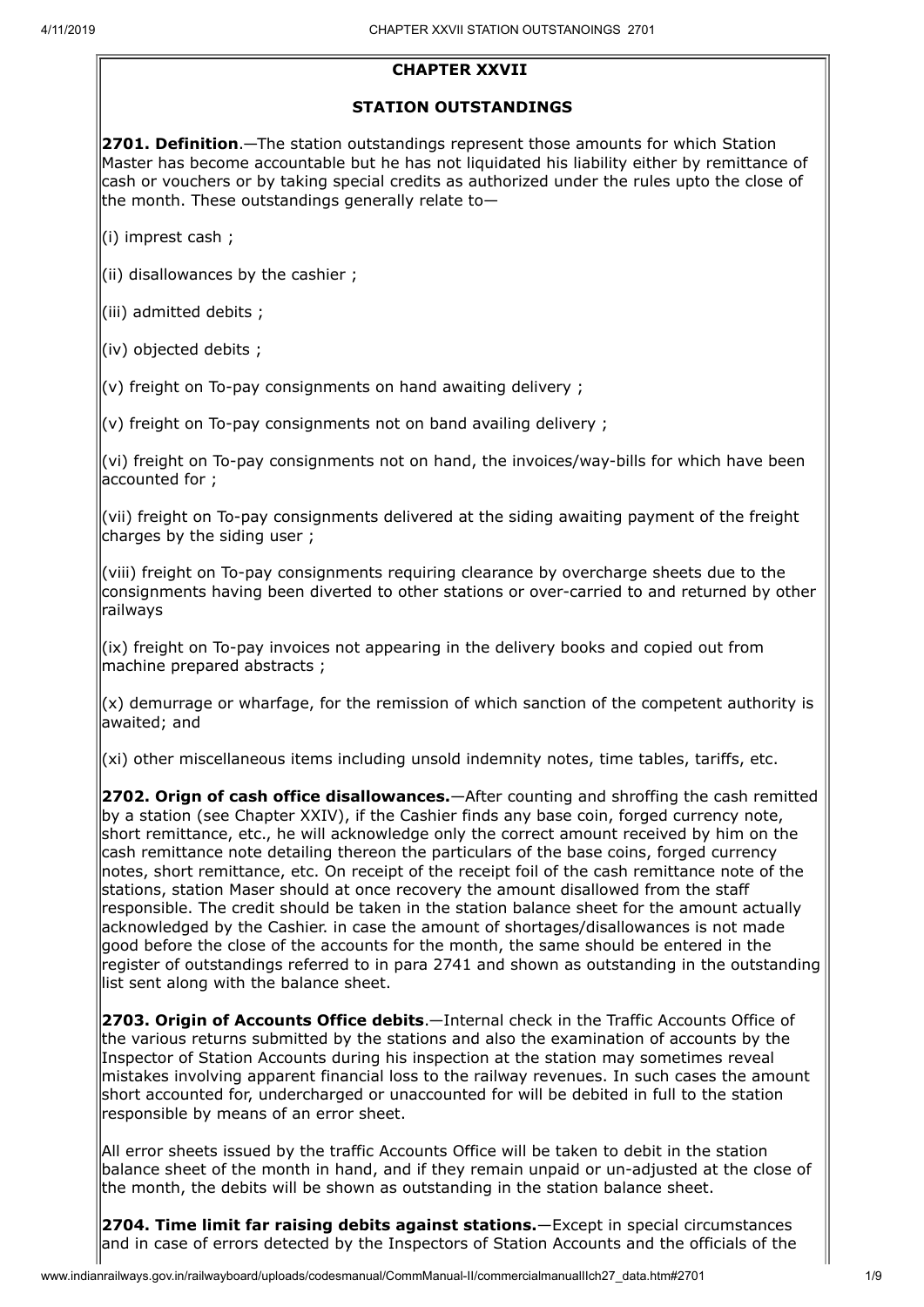Audit Department, no debit will ordinarily be raised against stations more than six months after the month of accountal of transactions in station returns.

**2705. Error sheets**.—As stated in para 2703, the debits raised by the Traffic Accounts Office will be advised to the stations concerned through an error sheet showing full particulars of the debit in the proforma appearing at Appendix XXVII/ A. The error sheet will be prepared in four copies by carbon process. Three copies of the error sheet will be sent to the Divisional Commercial Superintendent and one copy will be retained as record in the Traffic Accounts Office. Divisional Communal superintendent will send two copies to the station concerned. One copy will be retained at the station and one copy will be returned to the Divisional Commercial Superintendent after indicating whether admitted or objected.

**2706. Advice of internal check.**—After the check of a station balance sheet is completed, the Traffic Accounts Office will prepare an 'advice of internal check' in the proforma, appearing at Appendix XXVII/B, separately for coaching and goods traffic, and send it to the station concerned. The advice of internal check will compare the closing balance, as shown by the station in its balance sheet, with that arrived at by the Traffic Accounts Office as a result of the checked The various documents and returns submitted to it. The difference between the two balances will be supported by the details working upto it.

**2707.** The advice of internal check should, on receipt at a station, be compared by the Station Master with the coaching or goods balance sheet, as the case may be. All debits and disallowances advised therein should be taken to account if not already done, in the balance sheet next to be closed irrespective of whether the connected error sheet has been received  $\vert$ or not. Copies of the missing error sheets, if any, should be called for from the Traffic Account Office or from the Outstanding Branch, where one exists.

**2708. Accountal and scrutiny of the error sheets.**— All error sheets or other advices of debits received at the station should be taken to account immediately in the first balance sheet under preparation.

**2709**. Every debit or disallowance against a station by the Traffic Accounts Office or cash  $of$  office, whether arising from error in charging fare or freight short remittance of cash, base coins or other causes, is payable by the person through whose fault it has been incurred. It is, however, the duty of the Station Master that on receiving the advice of internal check, error sheet or any other advice of debit, should thoroughly check the same with the connected initial documents and in case the debit is admitted, to determine by whom the amount is payable. In disputed or doubtful cases, the Traffic/Commercial Inspectors may be consulted.

**2710.** If the admitted debit is against the person still working at the station, has name, father's name, designation, staff No. etc., should be noted on both the foils of the error sheet and his signature obtained thereon in token of his acceptance of the debit. The employee concerned should also give in writing whether he proposes to clear debit by cash payment or agrees to a deduction through his salary bill.

**2711**. In case the admitted debit is against an employee who has since been transferred to another station, the procedure laid down in paras 2716 to 2718 below will be followed. When admitting debits on behalf of the staff no longer at the station the Station Master must exercise special care to ensure that the responsibility is fixed against correct person and that  $|$ only correct debits are admitted against such staff.

**2712**. If a debit is objected to, detailed reasons of the objection must be dearly stated,  $\alpha$  auoting tariff authority in support thereof, on both the foils of the error sheet. If necessary, copies of the supporting documents, if any, should be enclosed with that foil of the error sheet which will be returned to the Divisional Commercial Superintendent. The name of the staff responsible for the debit, his father's name, designation, staff No., and the station at which working must also be shown on the error sheet. If the person concerned is still working at the station, his signature must also be obtained on the error sheet, in oilier cases the name of the station at which he is working should be shown on the error sheet.

**2713.** One foil of each error sheet must be re turned by the Station Master to the Divisional Commercial Superintendent within 30 days of its receipt at the station, the other foil being retained as station record. In the case of objected debits, the DCS will also scrutinize the grounds of objection and advise the Accounts Office to withdraw the debit and issue credit Advice.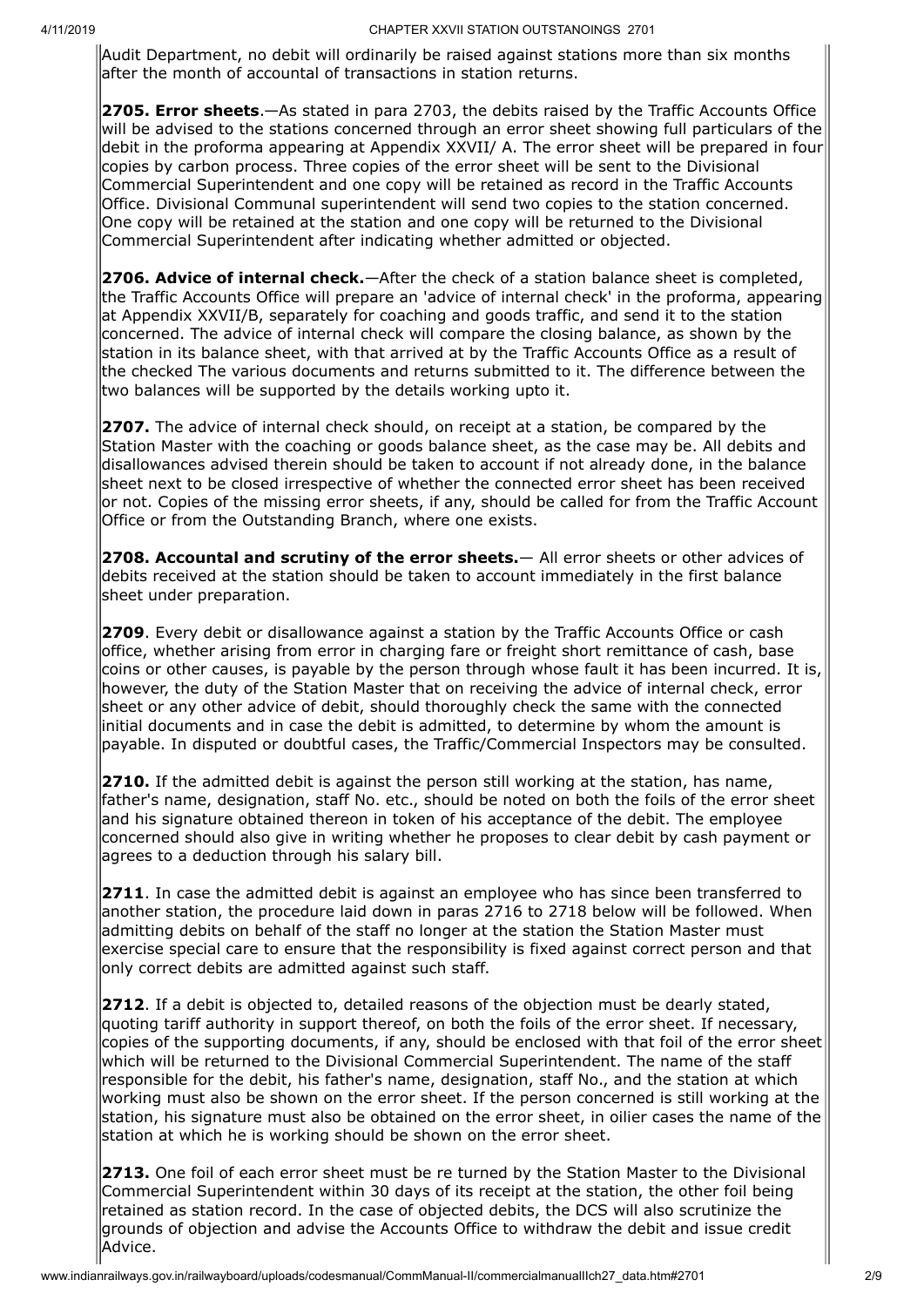**2714.** The time limit within which objections from 'stations may be entertained in respect of the debits raised by the Traffic Accounts Office is 30 days from the date of receipt of the error sheet at the station.

**2715. Acceptance of admitted debits by relieving or other staff before transfer.**—To avoid unnecessary correspondence and to expedite the clearance of out-standings, the Station Master must ensure that all admitted debits in connection with error sheets, disallowances or other advices of debits already received at the Station are accepted by the relieving or other staff responsible for the same before they are relieved from the station on transfer. Every facility should be afforded to the relieving staff to enable them to offer their remarks on the debits raised against them. Their acknowledgement to the acceptance of the debits must be obtained on both the foils of the error sheet and the debits made good in cash in accordance with the instructions laid down in para 2720. If Accounts Office debits in excess  $\sigma$  Rs. 5, are not made good in cash and have to be recovered from the salary bill, the signature of the staff concerned must be obtained in the remarks column of the statement of recoveries (Form Com./R-II Rev.).

**2716. Acceptance of admitted debits by relieving or other staff after transfer**.—If an admitted debit is due against staff transferred to other stations, the Station Master of the station against which the debit has been raised should record the name and designation, etc., of the employee responsible on both foils of the error sheet indicating thereon the name of the station at which he is working, and return one foil of the en or sheet to the Divisional Commercial Superintendent. Error Sheet must be taken to debit at the station where the debit lis lying.

**2717.** (a) The Station Master should prepare a Debit Advice in the proforma appearing at Appendix XXVII/C, which should be prepared in triplicate, each copy being marked 'original duplicate' and 'triplicate' respectively. The first two copies should be sent to the station where the employee responsible is working and the third copy retained as record.

(b) The employee concerned will sign on both foils of the Debit Advice in token of the acceptance of the debit, recording thereon the particulars of the remittance of the amount, or a request that the amount be recovered from his salary. The original copy of the Debit Advice will be returned to the station where the debit is outstanding and the duplicate copy retained  $\frac{1}{1}$ at the station at which the employee is working.

 $(c)$  The amount remitted at the station at which the employee is working will be accounted for as a special debit in its balance sheet.

 $(d)$  If the amount has been remitted the station at which the debit is outstanding will clear the outstanding by taking special credit in its balance sheet submitting the original Debit Advice to the Traffic Accounts Office in support to the special credit, after copying out the particulars of remittance in the triplicate copy of the Debit Advice. If, however, the employee has requested for recovery of the amount from his salary, the Station Master will arrange for the same as laid down in para 2721.

**2718.** It will be the responsibility of the Station Master under whom the employee responsible for the debit is working to ensure that the original Debit Advice is returned to the issuing station within 7 days of its receipt. If in any case the original Debit Advice is not received at the issuing station within 15 days of its issue, the matter should be reported to the Divisional Commercial Superintendent for necessary action.

**2719. Clearance of admitted debits**.—Admitted debits will be cleared—

 $\left| \right|$ (i) When the amounts are paid in cash by the staff responsible;

 $\hat{f}$  (ii) When the amount is recovered through the salary bill of the staff responsible;

(iii) When the outstanding amount is transferred to another station; or

(iv) When the amount, having become irrecoverable, is written off by the competent authority.

**2720. Recovery of admitted debits in cash**.—Accounts Office debits for Rs. 5 and below, if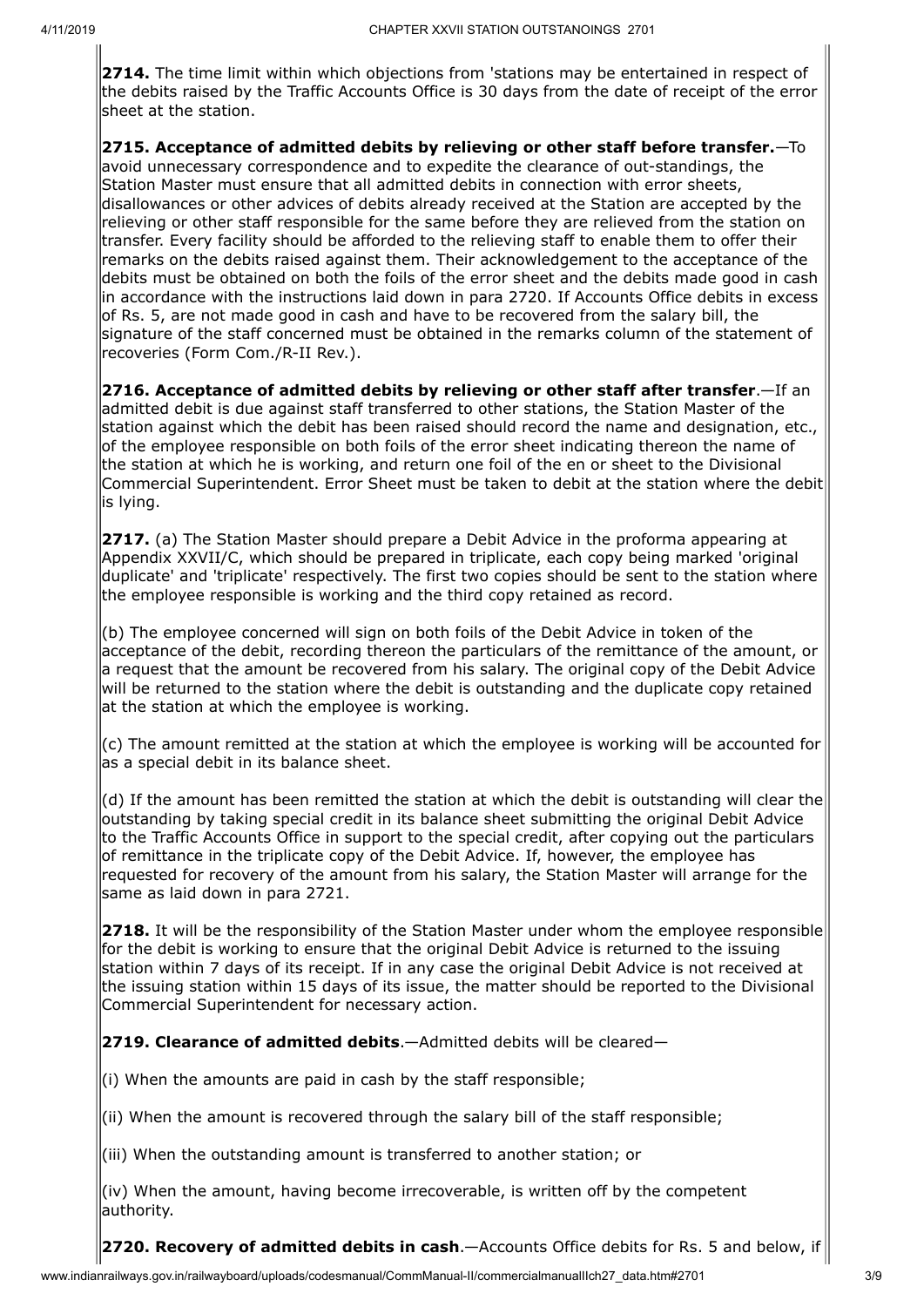admitted, and disallowances by the Cashier on account of short remittances and base coins, should be made good immediately by the staff concerned, in cash. Admitted debits for more than Rs. 5 should also be made good by the staff concerned, in cash, as far as possible. The particulars of the cash remittance note under which the amount is remitted should be noted on the error sheet and the outstanding cleared.

**2721. Recovery of admitted debits from pay bills.**— If the admitted debits, including disallowances by Cashier, are not made good in cash by the staff concerned before the date of preparation of his salary bill, the Station Master should prepare a statement of recoveries to be made from the staff on account of debits, in Form Com./R-II Rev. This will be prepared in quintuplicate showing the amount proposed to be recovered. All the five copies of the recovery statement should be sent by the Station Master to the bill preparing authority for submission to the Divisional Accounts Office along with the relevant pay bill.

**2722.** The Divisional Accounts Office, after recording the particulars of the salary bills from which each debit in the statement has been recovered, will send one copy of recovery statement each to the Traffic Accounts Office and the Divisional Commercial Superintendent, and return two copies to the station at which the debit is outstanding. On receipt of the two copies of the recovery statement, the Station Master will clear his outstanding by taking a special credit in his balance sheet. One of the two copies of the recovery statement received from the Divisional Accounts Office will be submitted along with the balance sheet in support of the credit entry and the other copy retained as station record.

**2723.** In case of heavy debits, the Divisional Commercial Superintendent may permit the recoveries being effected from the salary bills in installments. In such cases, credit in the balance sheet should be taken only for the amount actually recovered as intimated by the Divisional Accounts Office. A record of the total amount of debits due from the staff concerned and indicating the monthly progress of recovery should be kept in a 'recovery register' to be maintained at the station in Form Com./R-10 Rev.

**2724. Admitted debits outstanding at joint stations**.—The admitted debits outstanding in the coaching and good accounts of the using railway against the staff of the working railway should be transferred to the books of the latter, by taking a special debit in its balance sheet. The outstanding in the bodes of the using railway will be cleared by taking a special credit in its balance sheet indicating the period in which the amount was taken to debit in the balance sheet of the working railway.

**2725. Transfer of admitted debits to other stations.**—With a view to ensure expeditious clearance -of the admitted debits outstanding against the staff transferred to stations on other Divisions/Railways, the Station Master of the station where such debits are outstanding should transfer the debit to the station where the employee is headquartered, in the manner indicated in paras 2726 to 2729 below.

**2726.** The Station Master in whose books the amount is outstanding, will prepare an 'interstation transfer memo' m the proforma appearing at Appendix XXVII/D. These transfer memo should be serially numbered and prepared in quintuplicate each marked 'original', 'duplicate', 'triplicate', 'quadruplicate' and 'quintunlicate', respectively. The original, duplicate, and triplicate copies of the transfer memo, together with a copy of the relevant error sheet or extracts thereform, should be sent to the station to which the outstanding is proposed to be transferred; the quadruplicate copy should be sent to the Traffic Accounts Office and the  $|$ quintuplicate copy retained as station record.

**2727.** On receipt of the first three foils of the transfer memo, the station concerned will take a special debit in its balance sheet, returning the original copy duly accepted to the Station Master intimating the adjustment within a week of its receipt; the duplicate copy will be submitted to the Traffic Accounts Office along with the balance sheet in which the special debit is taken and the triplicate copy retained at the station to which the debit is transferred. The Station Master initiating the adjustment will, on receipt back of the original copy, take special credit in his balance sheet. He will send the original copy to the Traffic Accounts Office along with the relevant balance sheet, after recording necessary particulars on the record copy of the transfer memo. Special credit should, as far as possible, be taken in the month in which the special debit had been taken by the other station.

**2728**. The station to which the outstanding is so transferred will take necessary steps for clearance of the transferred debit by recovery from the employee concerned either in cash or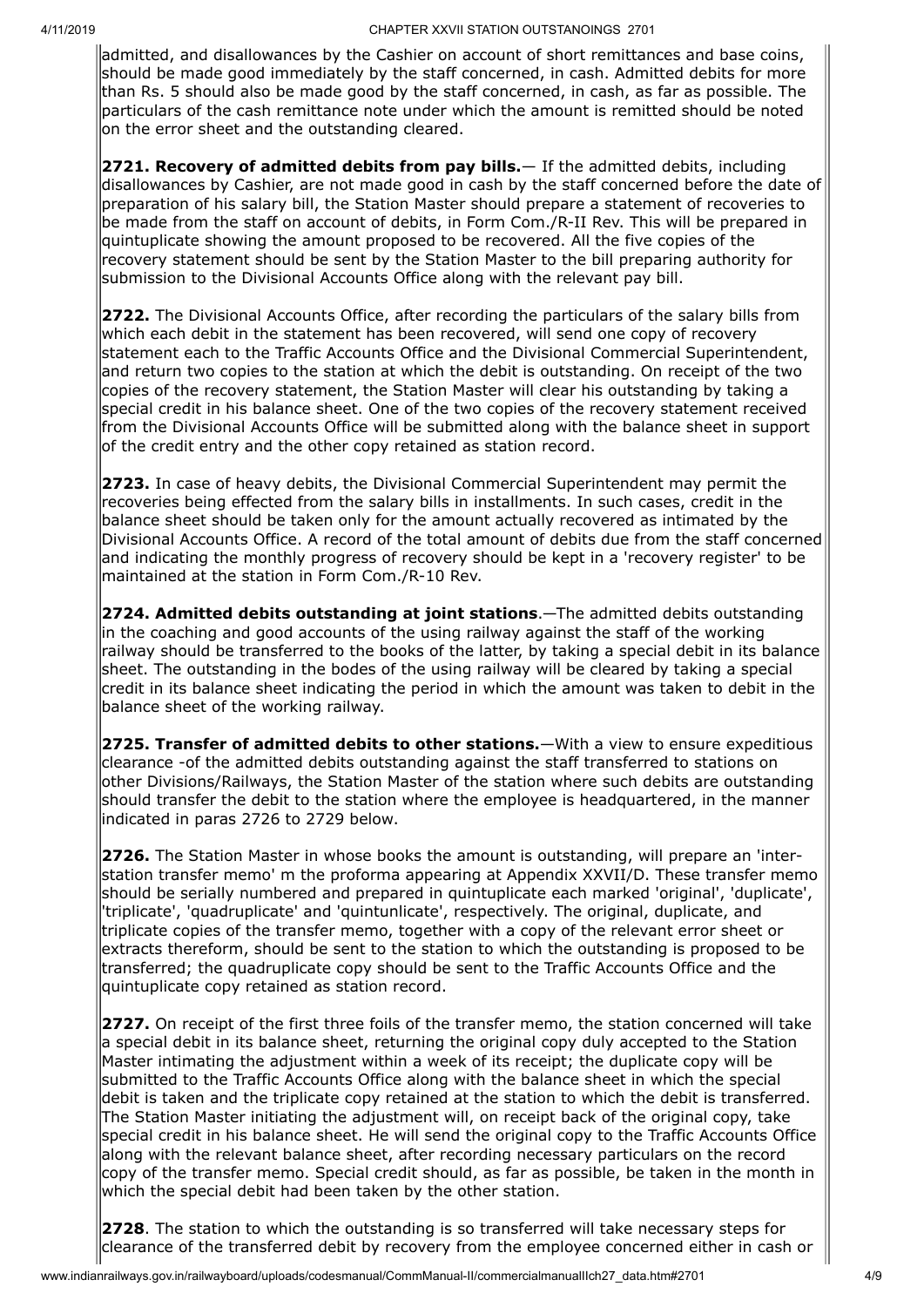through pay bill in the same manner as for other admitted debits outstanding at the station.

**2729**. From the quadruplicate copy of the transfer memo, the Traffic Accounts Office will watch the accountal of the transfer memo by the station to which the outstanding is proposed to be transferred, and in case of failure will report the matter to the Divisional Commercial Superintendent concerned for necessary action.

**2730. Clearance of objected debits**—Objected debits will be cleared—

 $(i)$  When credit advice notes are received from the Traffic Accounts Office withdrawing the incorrect debit; or

 $(iii)$  When the objection of the station is overruled and the Station Master thereupon transfer the debit to the admitted side : in such cases, the debit will be cleared in the same manner as other admitted debits vide Para 2719.

**2731**. (a) The Traffic Accounts Office and the Outstanding Branch, if any, functioning on the railway will scrutinize the grounds of objection put forth by the Station Master and if the objection be upheld, the debit will be withdrawn by the Traffic Accounts Office. In such cases, Credit Advice Note in the pro forma appearing at Appendix XXVII/E will be sent to the station concerned by the Traffic Accounts Office as an authority for taking special credit in the balance sheet. Until then the amount will be shown as outstanding in the station balance sheet.

 $(6)$  Where so authorized by the Financial Adviser and Chief Accounts Officer, the Inspector of Station Accounts may also issue credit advice note on the spot when, during the course of his regular inspection or otherwise, if he is satisfied that the credit for a particular objected debit is due. The Station Master, in such cases, should take special credit in his balance sheet furnishing the credit advice note in original to the Traffic Accounts Office along with the balance sheet in support of the credit entry. These credits are subject to final approval by the Traffic Accounts Office and if it is found that the credit was erroneously allowed by the Inspector of Station Accounts, debit for the same will be raised under a fresh error sheet quoting full particulars of the grounds on which the credit could not be approved by the Traffic Accounts Office.

**2732**. If the grounds of objection to the debit as furnished by the Station Master concerned are not found to be in order, the Traffic Accounts Office, Inspector of Station Accounts or the Outstanding Branch where one exists, will advise the Station Master of the reasons therefore and ask him to realize the debit. If necessary, the Divisional Office will be asked to initiate  $\alpha$  action in accordance with the procedure laid in the Establishment Code, for imposing a penalty of recovery from the pay of the staff concerned for the pecuniary loss caused to the administration by his negligence or breach of orders. The final orders imposing the penalty will be communicated to the staff concerned in writing and the amount due recovered from his salary.

**2733. Objected debits admitted subsequent**.—As soon as an objected debit is subsequently admitted as due, the name and designation, etc., of the employee responsible for the debit, should be advised to the Traffic Accounts Office as also to the Outstanding Branch, if it is functioning on the railway and the debit transferred to the list of admitted debits and cleared accordingly.

**2734. Recovery of debits from staff leaving service.**—When any member of the staff is retiring from or otherwise leaving service, all debits outstanding in the station books, whether admitted or objected, pertaining to such staff should be listed in triplicate furnishing full details of the outstanding debits, one copy of the list of such debits should be submitted each to the Traffic Accounts Office and the Divisional Commercial Superintendent for arranging recovery, wherever due, from the settlement dues of the staff concerned, and the third copy retained as station record.

**2735**. When the debits are recovered from the settlement dues of the staff concerned, the Divisional Commercial Superintendent will issue a letter of authority, in duplicate, duly countersigned by the Divisional Accounts Officer giving full particulars of the recovery and authorizing the Station Master to take special credit for the same in his balance sheet. The Station Master will submit one copy of the letter of authority to the Traffic Accounts Office along with the station balance sheet in support of the credit entry.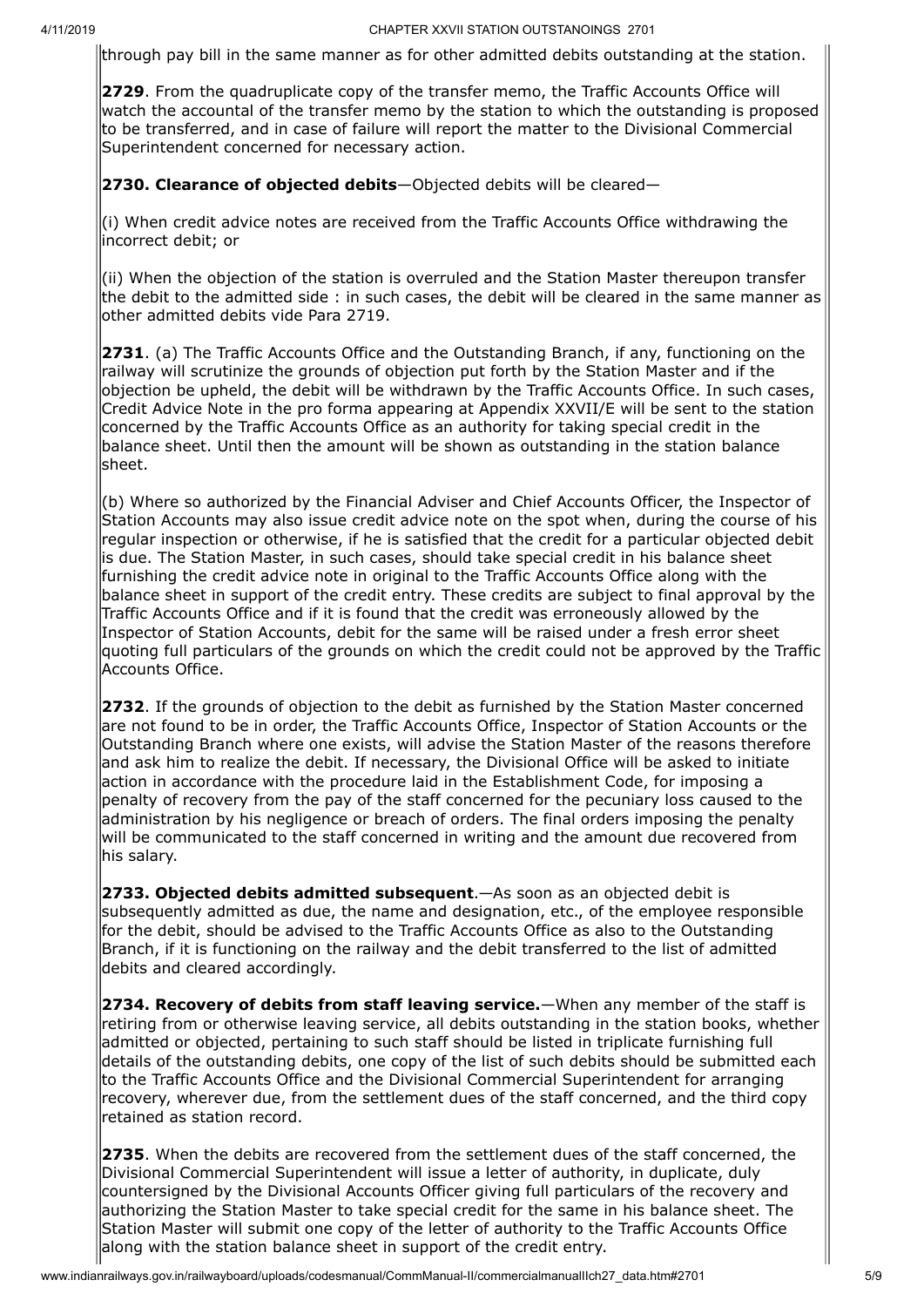The Divisional Commercial Superintendent will also send one copy of the letter of authority direct to the Traffic Accounts Office, to enable the latter to link the same with the copy received by it along with the balance sheet.

**2736. Origin of freight outstandings.**—As laid down in paras 955, 1814 and 2027 all parcel way bills and invoices received at the station, and also the invoices though not received  $a$ t the station but included in the machine prepared abstracts, will be accounted for in the delivery books irrespective of whether the connected parcels goods have been received at the station or not. Since the debit in the balance sheet for inward parcels goods will be taken from the totals in the delivery books, the items for which freight charges have not been cleared till the closing of accounts for the month will appear as outstanding. Thus the freight  $\overline{b}$ outstandings will arise when the way-bills invoices have been accounted for but—

 $(i)$  The connected parcels goods though on hand at the station remain undelivered;

 $\vert$ (ii) The connected parcels goods have not been received at the station;

(iii) The connected parcels goods have been delivered at the siding but freight charges have not been paid;

 $\vert$ (iv) The freight charges are to be cleared through certified overcharge sheets, as in the case of errors in issuing the way-bills invoices; or

 $(v)$  The freight charges are to be cleared on receipt of reply from the forwarding station in the case of invoices enforced in the goods delivery book on the basis of machine prepared abstracts.

**2737. Clearance of freight outstandings**.—The freight outstandings in connection with the consignments on hand will be cleared when they are delivered on collection of the freight charges, or when special credit is taken due to the consignment having been rebooked to another station or transferred to lost property office, or when the parcels goods are auctioned at the station under orders of the competent authority and the sale proceeds are utilized to clear the outstandings either in full or in part according to as the sale proceeds cover the outstanding freight fully or only in part. The freight outstandings in connection with the consignments delivered in the siding will be cleared when payments in respect of such consignments are received at the station.

**2738.** (a) The freight outstandings in connection with the parcels/goods not received at the destination station will be cleared as and when they are received and delivered to the consignee/endorsee on collection of the freight charges due or otherwise disposed of as laid down in para 2737.

 $(6)$  If the consignments are not received at the destination station due to one or other reason the freight outstanding will be cleared in accordance with the merits of each case. For  $\epsilon$  example, if the outstanding is caused due to the consignments having been withdrawn, diverted, etc., the outstanding will be cleared by an overcharge sheet certified by the station against whom the debit does not lie. If, however, the consignments have been lost, stolen, destroyed or sold at other stations, the freight outstanding will be cleared either by an  $\alpha$  overcharge sheet certified by the headquarters office, or on the authority of a letter received from the headquarters office in duplicate, each marked 'original' and 'duplicate', respectively. In the latter case, the original letter should be retained as station record and the duplicate copy submitted to the Traffic Accounts Office along with the balance sheet in support of the credit entry.

 $(c)$  The freight outstandings in connection with To-pay invoices out appearing in the delivery books but copied out therein from the machine prepared abstracts will be cleared in the manner laid down in para 2028, when such invoices are found to have been issued to some other station.

**2739. Origin and clearance of outstanding on account of demurrage and wharfage.**— Full amount of the demurrage and wharfage charges accrued at the station will be taken to debit in the balance sheet as laid down in paras 1324 and 2034. These charges are either collected at the station or foregone by the competent commercial authoresses. The amounts which remain unrealized for one reason or the other, or for which proper remission order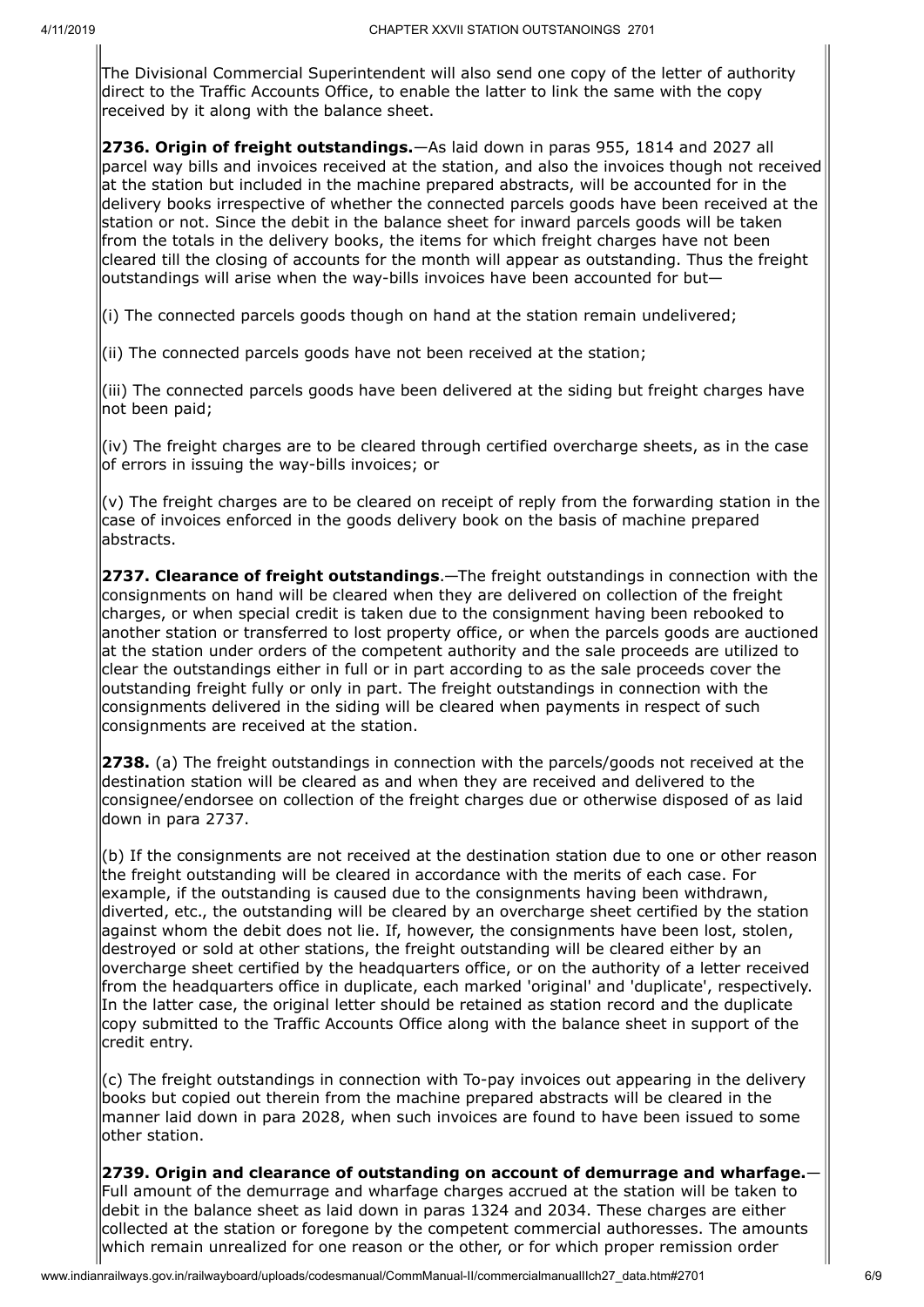(Form Com.|R-17 Rev.) is awaited from the competent authority; upto the close of the month, will be shown as outstanding. Such outstanding- will be cleared when the amount is collected at the station or when the proper remission order is received from the competent authority.

**2740. Register of outstandings**.—All outstanding items referred to in para 2701 should be entered by stations in the register of outstandings, Form Com.|G-13 Rev. In the case of freight outstandings relating to way-bills invoices accounted for in the same month to which the balance sheet relates, only the lump sum total of such outstandings may be entered in the register of outstandings; in other cases full details of each item of the outstanding should be entered in the register of outstandings.

**2741.** (a) The register of outstandings should be prepared in such a way so as to bring out separate year-wise totals for outstanding against each of the following items :—

(i) Admitted debits including disallowances by cash office;

(ii) Objected debits;

(iii) Freight outstandings in respect of goods on hand;

(iv) Freight outstandings in respect of goods not on hand;

(v) Freight outstandings in respect of invoices enforced in the goods delivery book on the basis of machine prepared abstracts;

 $|$ (vi) Goods delivered at the siding but freight not paid;

(vii) Wharfage and demurrage; and

(viii) Other miscellaneous items.

 $(6)$  A summary of all the parts referred to above should be prepared on the last page of the register of outstandings, and the grand total of all the outstandings struck. This grand total should be reconciled with the closing balance shown in the balance sheet.

**2742.** To keep the outstandings register up-to-date, as soon as an item of outstanding is cleared in the succeeding month, the particulars of clearance should be recorded against the relevant item.

**2743. Outstanding list**.—At the close of the month, a list of outstandings should be prepared in the prescribed forms from the register of outstandings. This list will be prepared in triplicate, by carbon-process. One copy of the list should -be submitted to Traffic Accounts Office along with the relevant balance sheet and the other two copies sent to the "Divisional Commercial Superintendent, who will submit one copy of each of the lists received from the. stations to the Chief Commercial Superintendent.

**2744.** The measures taken for clearance of outstandings including reference to the correspondence with the Divisional Headquarters Office or with the Traffic Accounts Office should be recorded against each item in the outstanding list. If any items are to be cleared by  $|$ means of an overcharge sheet, reference to number and date of the letter under which sent, to whom sent and the reasons why an overcharge sheet has been prepared, should be indicated against the relevant item in the outstanding list. In the case of admitted debits, the name of the person responsible, his father's name, designation, staff No. and the name of the station at which working, together with the reference to statement of recoveries in which the item is shown for recovery from the salary bill, should be given. These details are required to quard against the possibility of any incorrect recovery.

**2745. Measures for preventing accumulation of outstandings**.—It is of utmost importance that the outstandings at stations are reduced to as low a figure as possible. The Station Master must, therefore, personally interest himself in this important work and periodically scrutinize the outstandings at his station with a view to arranging for their expeditious clearance. Action on the following lines would help in preventing the accumulation of outstandings

 $(1)$  Error sheet including disallowances by Cashier should be taken to account immediately on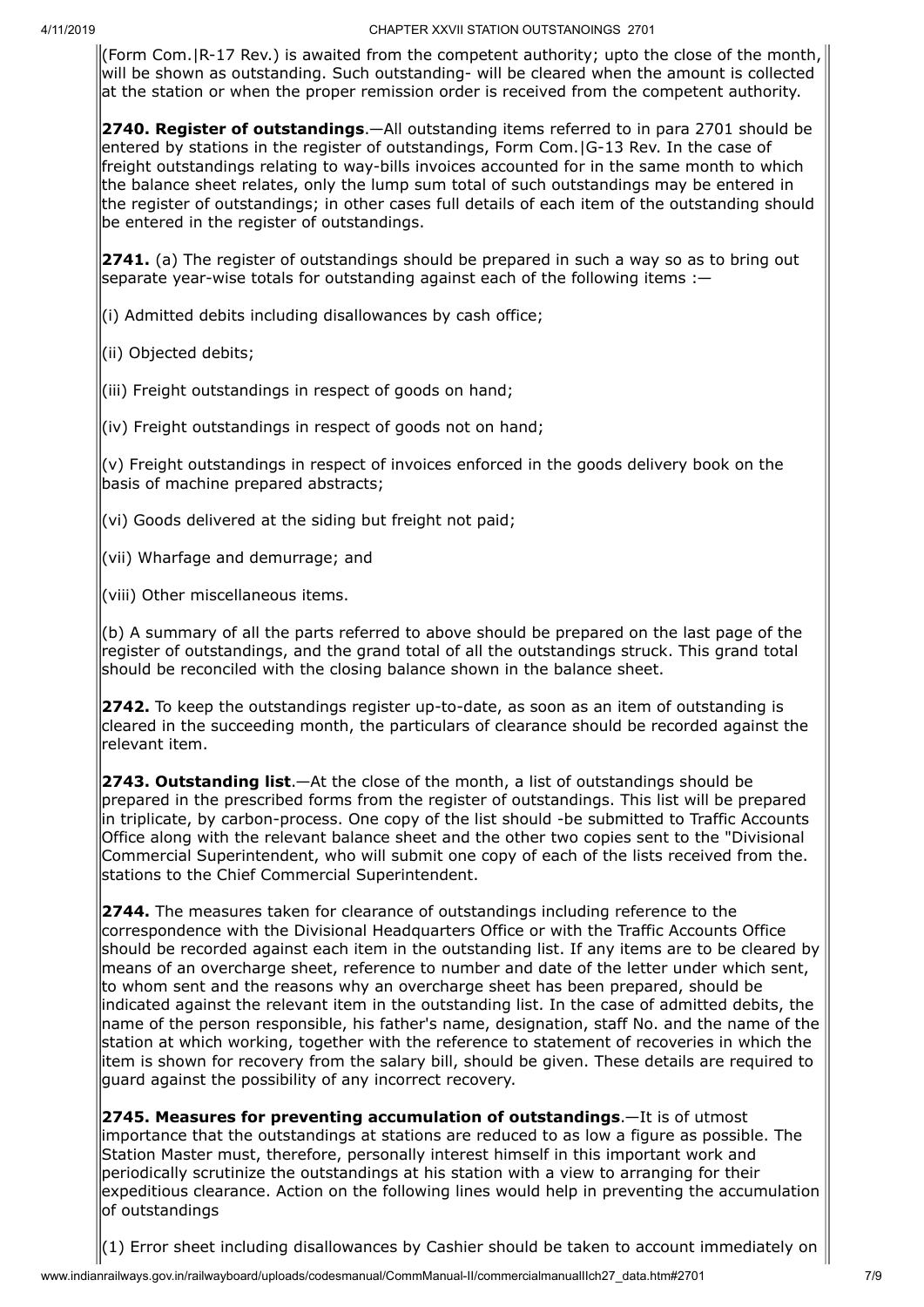receipt in the first balance sheet in hand.

(2) The advice of internal check received from the Traffic Accounts Office should be checked to see if all the error sheets, etc., noted therein, have been brought to account. If not. they should be accounted for immediately and copies of the missing error sheets, if any, called for.

 $(3)$  Admitted debits should be paid up by the staff immediately on being noticed.

 $(4)$  In case objected debits, the matter should be pursued with the Traffic Accounts Office concerned and with the Divisional Commercial Superintendent.

(5) Where the Inspectors of Station Accounts are authorized to issue credit advice notes on the spot, the Station Master should get the objected debits outstanding at the station scrutinized by the former, when he visits the station for regular inspection or otherwise and obtain credit advice notes from him, wherever clue.

 $(6)$  Where objected debits are subsequently found to be correct, the same should be transferred to the admitted debits' list.

 $(7)$  Extant rules and orders on the clearance of freight outstandings should be strictly observed by all the staff.

 $(8)$  Siding charges where these are recovered locally in accordance with the terms of agreement with the siding users must be recovered regularly. In cases of default, an immediate report should be made to the Divisional Office to prevent any accumulation of  $\alpha$ utstandings. Similar action should also be taken for freight outstandings, if any. in respect of traffic delivered at the sidings.

 $(9)$  Special efforts should be made to obtain certified overcharge sheet from the Headquarters Office or from other stations, as the case may be, and in case there is any delay, telegraphic reminders should be issued.

 $(10)$  Special efforts should be made to obtain reply from the forwarding stations in respect of freight on invoices enforced on the basis of machine prepared abstracts and in cases of delay telegraphic reminders should be issued and matter reported to the Divisional Railway Manager and Traffic Accounts Office.

 $(11)$  If there is any delay in obtaining acceptance of debits from the staff transferred to other stations, a special report should be made to the Divisional Office. reference being quoted against the respective items in the outstanding list.

 $(12)$  Tariffs and rate books must be kept up-to-date and rate advices and other circulars involving changes in rates and fares must be promptly studied and acted upon by the staff.

 $(13)$  All inward in voices way-bills should be checked and undercharges, if any, should be taken to account immediately.

 $(14)$  Before an invoice or a way-bill is accounted for, inward index register and/or delivery books should be carefully scrutinized to ensure that it had not been ahead accounted for.

 $\vert$ (15) Recover of freight and other charges due from other departments of the railway as well as Government Departments, is as important as the recovery of due from the Public and the commercial staff should be ever vigilant and prompt in collecting the necessary credit notes or cheques from them towards payments charges due before the delivery of the consignment is effected.

**2746. Expeditious clearance of outstanding**—The responsibility for initiating appropriate action in time for clearance of various kinds of freight, wharfage, demurrage and other miscellaneous outstanding devolves entirely on Commercial Department. Cash office disallowances and admitted debits are required to be made good at once by the staff concerned : hence the responsibility to watch clearance in such cases also, is the exclusive concern of the Commercial Department by effecting recoveries through salary bills or writing off the outstanding amounts, if irrecoverable. Even in case of objected debits, necessary action towards clearance will be taken by the Commercial Department but the Traffic Accounts Office will offer necessary help in the matter and take action towards issuing credit advice,